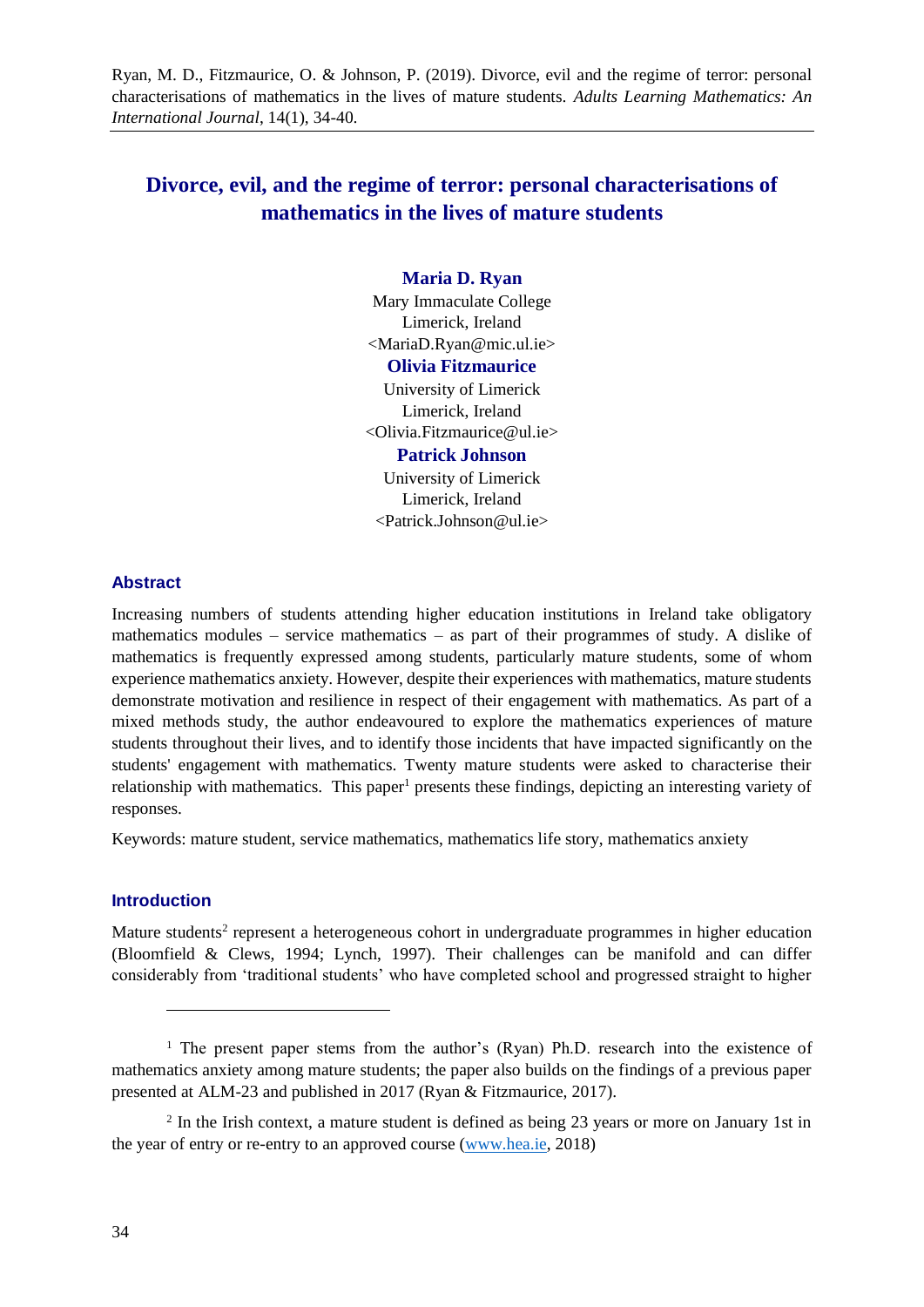education (Brady, 1997). Returning to education as a mature student can be intimidating, as can the exposure to different teaching and learning methods compared to what mature students would have encountered at school (Hadfield & McNeil, 1994; Chinn, 2017). Service mathematics (Macbean, 2004; Gill & O'Donoghue, 2008) is frequently an obligatory module in undergraduate programmes and may pose a further challenge for the mature student, who may not have associated mathematics as a likely component of their chosen discipline of study (Fitzmaurice et al., 2014).

Some mature students experience mathematics anxiety, defined as "feelings of tension and anxiety that interfere with the manipulation of numbers and the solving of mathematical problems in a wide variety of ordinary life and academic situations" (Richardson & Suinn, 1972: p.551). However, mature students are highly motivated (Knowles et al., 1998), and any negative issues they have with mathematics are usually dealt with or put aside in order to enable them to engage with mathematics and facilitate progression with their programme of study (Hadfield & McNeil, 1994). In this regard, mature students tend to seek help with mathematics (Fitzmaurice et al., 2014), frequently availing of mathematics support facilities on campus. Behind the scenes, however, some mature students may have experienced a turbulent past with mathematics, that may be responsible for their approach to and level of engagement with the subject in higher education (Hembree, 1990; Tobias, 1993), but which may not be disclosed (Tobias, 1993). To this end the present study endeavoured to uncover the stories behind mature students' experiences with mathematics in order to get a sense of how they feel about the subject as experienced throughout their lives.

The students who participated in this study were asked to share their mathematics life stories (Briggs, 1994; Coben & Thumpston, 1995; Drake, 2006), which culminated in the student giving a theme to their relationship with mathematics. Affording the interviewee the opportunity to consider a personal theme gives them the chance to look back and – in choosing a theme – enhance their understanding of their life story (McAdams, 1993) with reference to the path taken as well as significant events and relationships along that journey (Atkinson, 1998). Thus, as the mathematics life story aims to shed light upon the life course that the student associates with their engagement with mathematics, the personal theme for their relationship with mathematics helps to elucidate how they feel about the subject in the context of their mathematics life story (Atkinson, 1998).

## **Mixed method research design**

With an overarching focus on investigating the existence of mathematics anxiety among mature students studying service mathematics in Ireland, the research design comprised a sequential mixed method approach (Mertens, 2015); phase one was a survey targeting mature students who are studying service mathematics in higher education undergraduate programmes across the University and Institute of Technology<sup>3</sup> sectors; this captured the respondents' scores on the 23-item Mathematics Anxiety Scale U.K. (MAS-UK, Hunt et al., 2011), as well as some biographical data ( $N = 107$ ). This phase was followed by semi-structured interviews with twenty mature students who opted in from phase one (Ryan & Fitzmaurice, 2017).

To get an insight into the participants' feelings about mathematics, and to elicit the stories of mature students' engagement with mathematics throughout their lives, the interview format used an

l

<sup>&</sup>lt;sup>3</sup> An Institute of Technology is a further and higher education institution which focuses on teaching and learning, purpose-driven research and development, business support and incubation, and civic engagement and public service (www.thea.ie, May 2018).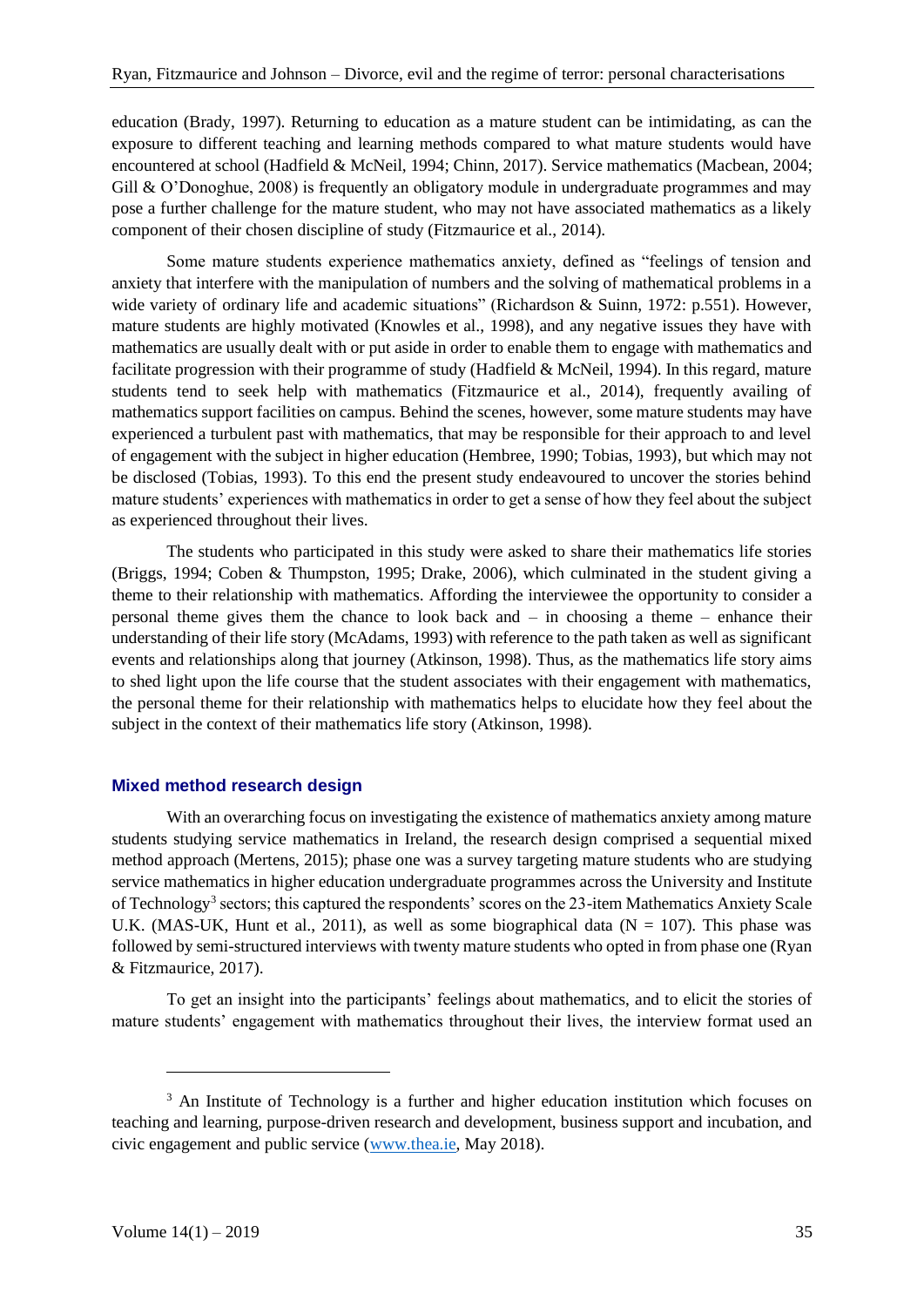adapted version of McAdams's (1993) Life Story Framework; this framework was deemed fit for purpose as it aims to elicit the stories from different stages of the interviewee's life course – childhood, adolescence, adulthood, future, as well as examining strategies adopted throughout their life to-date, and their overall characterisation of their life experience. This framework aptly paralleled the course of a mature student's typical engagement with mathematics throughout their lives; consequently, the format of the interviews was guided by this structure. Participants were invited to give accounts of their engagement with mathematics at primary school, and post-primary school, as well as mathematics beyond school – either in the workplace or in further engagement with education –, as well as the role of mathematics in their decision to return to education, and the part they see mathematics playing in their future. The framework also provided scope in the interview to examine the strategies the participants had taken to engage with mathematics, as well as the characterisation of mathematics in the form of a personal theme for their relationship with mathematics. It is the responses to this last part of the framework that inspired this paper, with the focus on the characterisation of mathematics by the participants, and the stories behind them in order to illuminate the themes.

## **Findings**

The title of this paper presents three of the themes characterised by the students: divorce, evil and the regime of terror.

#### **Divorce**

The first theme – divorce – was presented by Neo, a male student with a low MAS-UK score (29).

It was like a marriage that broke up and got back together. I took it for granted for a while when I was younger, and then we parted terms and it wasn't amicable. … I had a divorce. And we missed each other, and after a few rendezvous with other areas of my life, we got back together, [and are] looking forward to a bright and prosperous retirement together, so it's onward and upward. (Neo)

Neo dropped out of school at age 15, prior to which he recalls being frustrated with mathematics, as he had lots of questions about mathematics but could not get answers, and the difficulties with mathematics got worse. After school, he worked as a manual labourer on building sites. During this time, he was exposed to engineering decisions, but could not contribute. He returned to higher education after doing a one-year access programme. In higher education he has relied heavily and engaged positively with the mathematics support facility, resulting in a very positive experience with his programme of study in the discipline of engineering.

#### **Evil**

The second theme – a necessary evil – was presented by Ken, a male student with a low MAS-UK score (31).

It's a necessary evil … I'll get to a certain level in maths and that will be it, and I don't think I'll ever be totally comfortable with it. It will always frustrate me, and I'll always be wary of certain aspects of it, because I don't understand it. … A necessary evil: I do it, I do what I can with it, but I'm never going to be a shining star. (Ken)

Ken enjoyed school mathematics, but from fourth year (high school, UK) there was a heavy focus on algebra without obvious relevance. He had over 30 years of a gap since leaving school and entering higher education. Sometimes he cannot follow instructions in class because he cannot understand a concept the first time it is presented. In mathematics examinations, he finds that questions can be vague, and that confuses him. He wonders if that is done deliberately by the lecturer. He focuses on sub-questions with high marks and admits that he struggles with the smaller details.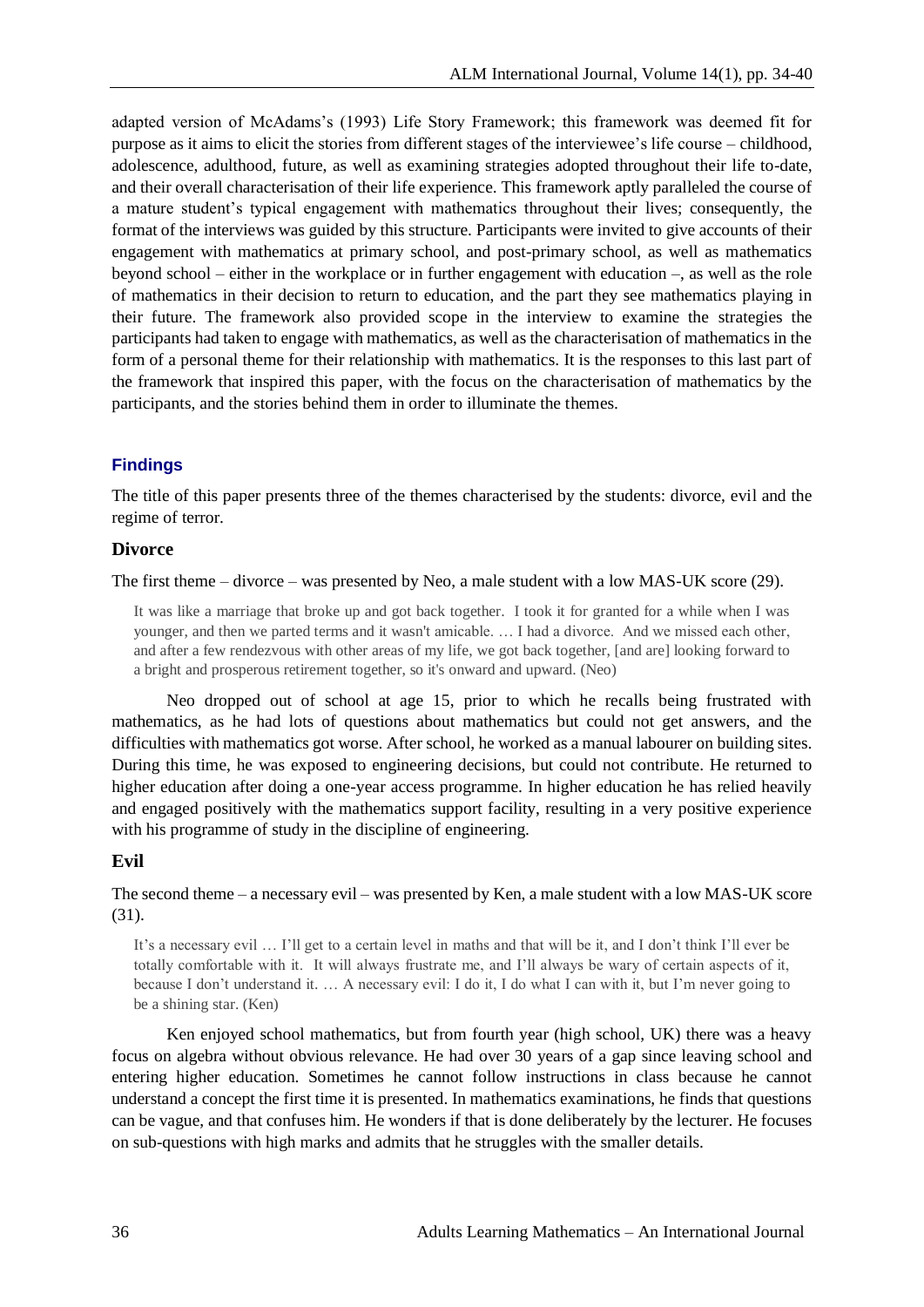## **The regime of terror**

The third theme – the regime of terror – was presented by Jon, a male student with a moderate MAS-UK score (59).

I've developed a liking for numbers, I really have, but in early years my god, … [for most of primary school] I lived under a regime of terror. There was incidents within those years … if you got the slightest thing wrong, you got beat. … And I suppose it wouldn't be fair to say the maths was terrorising me, it was the system terrorised me. And maths is the catalyst, the thing that's causing me all my problems, you know. So I just avoid it. (Jon)

Jon suffered physical abuse at primary school for getting mathematics wrong. He missed six months of first year at secondary school due to illness, and never caught up with the mathematics he missed out on. He has avoided mathematics as much as possible in his life, even though his work before entering higher education involved calculations which he had no problems with. He had already started his degree programme when he realised he would have to do two mathematics modules and considered leaving the programme. However, with the help of the mathematics support centre he tackled the mathematics and succeeded in both modules.

## **Other themes**

The interviews gathered a variety of other personal themes, ranging from positive to negative characterisations, as well as contrasting themes. Positive themes included:

- the universal significance and logic of mathematics;
- the clarity of mathematics (i.e. you get an answer);
- the Eureka moment and sense of illumination that it brings;
- a gel that binds the coursework together;
- a confidence builder.

These themes present a sense of appreciation of the importance of mathematics to the real world, its relevance and our dependence on mathematics. Mathematics is viewed as particular and clear, in that you get an answer. Its presence across modules helps students see the connection of mathematics to the real world and future careers. Proficiency in mathematics lends itself to incremental confidence. The students who presented these themes comprise four males and one female with MAS-UK scores ranging from 29 to 56.

In contrast, some of the more negative themes included:

- Fear and trying to make sense of it;
- Mathematics not liking you;
- Mathematics is not my friend;
- Inaccessibility of mathematics;
- Having to do it to get through;
- Avoid it and do not (want to) embrace it.

These themes contrast with those above and exemplify the challenges these students face in terms of how they feel about mathematics. There are feelings of fear and dislike of mathematics, that mathematics is inaccessible, and that it has to be done to get through the degree programme. The strong sentiment of avoidance and not wanting to embrace mathematics suggests considerable anxiety towards the subject. The students who presented these themes comprise three males and three females and have MAS-UK scores ranging from 48 to 94, a notably higher range than the students presenting positive themes and suggesting that these students typically have higher levels of mathematics anxiety.

Contrasting themes included: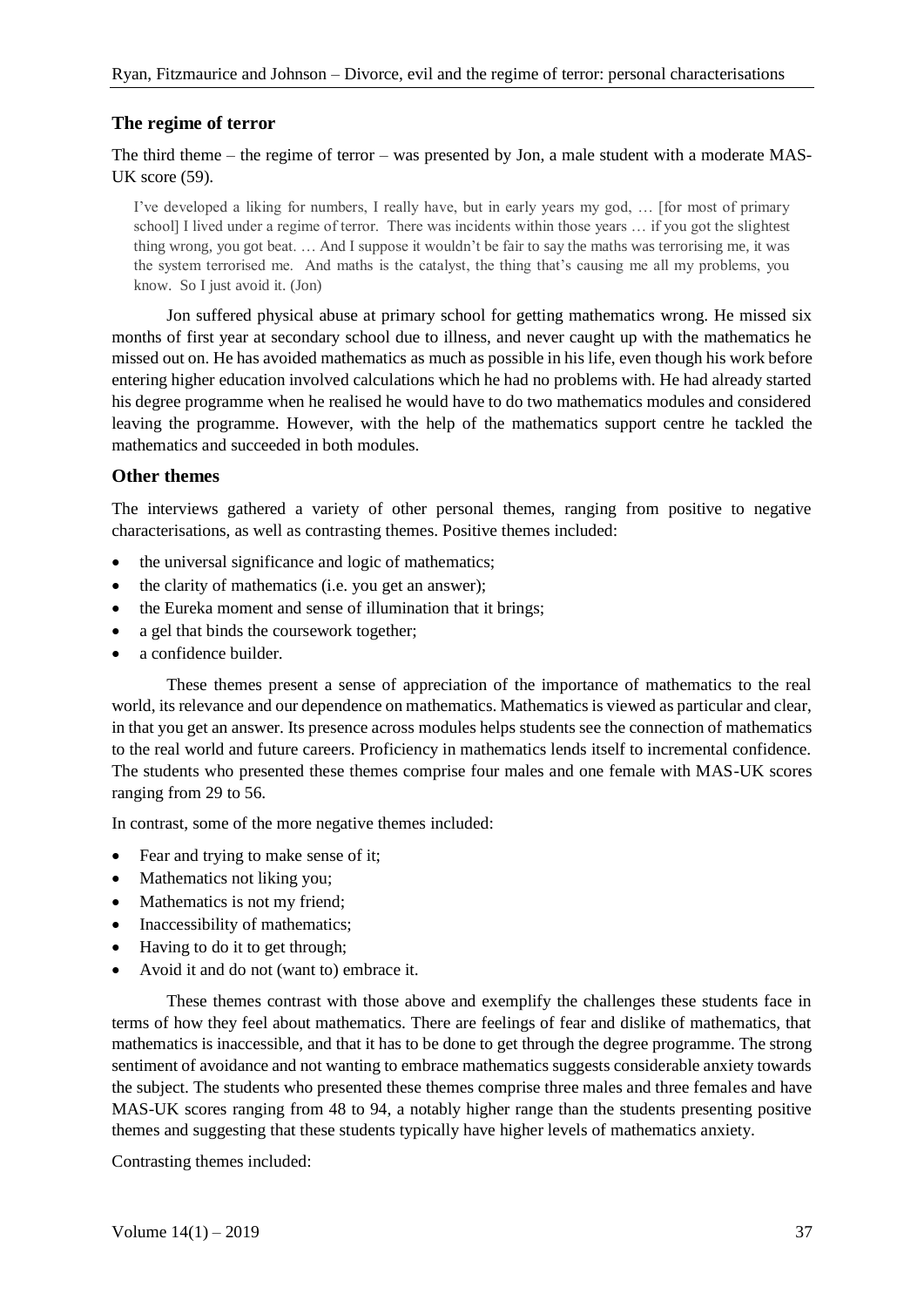- A love/hate relationship;
- Wonder and frustration;
- A begrudging respect;
- Not giving up despite being mathematics anxious.

These students expressed an appreciation for mathematics, and acknowledged it importance; however, they struggle with the subject and admit that some of it is very difficult, but they persevere and demonstrate resilience with mathematics. These students comprise three males and one female with MAS-UK scores ranging from 28 to 67.

Two final themes use metaphors to symbolise their feelings towards mathematics. These are 'Mount Everest' and 'Something that is parked there.' These themes highlight a struggle or challenge with mathematics, as well as the feeling of reluctance to engage with mathematics and that it is not what the student really wants to do, even though it is a requirement. These students are both females and have MAS-UK scores of 61 and 86 respectively.

## **Discussion**

Students demonstrating higher levels of mathematics anxiety tend to have negative attitudes towards mathematics and negativity in respect of their ability in the subject (Ashcraft, 2002). The themes presented in this study reflect a variety of attitudes towards mathematics based on the students' engagement with the subject throughout their lives. These mature students have shared insights into their mathematics stories and characterised these insights using sometimes evocative language. The themes presented in the title – divorce, evil and the regime of terror – reflect harsh backdrops to the students' engagement with mathematics, as their respective explanations have conveyed. In each case the mathematics support facilities at the higher education institutions have been instrumental in the students' success in mathematics in higher education. Exposure to different uses of mathematics in the workplace has also contributed to them seeing the relevance of mathematics.

Among the other themes presented, the positive themes demonstrated an awareness of the importance of mathematics as a subject and its significance to the students' programmes of study, and these were matched with relatively low levels of mathematics anxiety. In contrast the negative themes illustrated the complexity of mathematics for some students, and a sense of struggling with the subject, enhanced by the use of negative connotations such as dislike, unfriendliness, fear and avoidance. For some students there is an admittance that they do not want to do mathematics but have to in order to fulfil their programme requirements. These negative feelings reflect the relatively higher levels of mathematics anxiety. The remaining themes demonstrated contrasting feelings towards mathematics, illustrating a sense of awareness of the importance of mathematics, while being apprehensive about the subject and persevering with it. The use of metaphors also encapsulated the sense of difficulty that some students attach to mathematics.

Mature students overcome many challenges in order to engage effectively with their undergraduate programmes of study. Service mathematics is – for many mature students – one of these challenges (Fitzmaurice et al., 2014). The mature students that participated in this study have presented various levels of mathematics anxiety as facilitated through the MAS-UK test, and through their interview contributions have talked about diverse challenges posed by mathematics in different ways; some of these mature students embrace these challenges, actively seeking help, while having an appreciation of the benefit and relevance of the subject to their future careers. For others, engagement with mathematics may represent the biggest academic challenge they have to face, and they do so with mixed feelings, comprising feelings about past experiences, as well as a motivation not to let their difficulties with mathematics have a detrimental effect on them.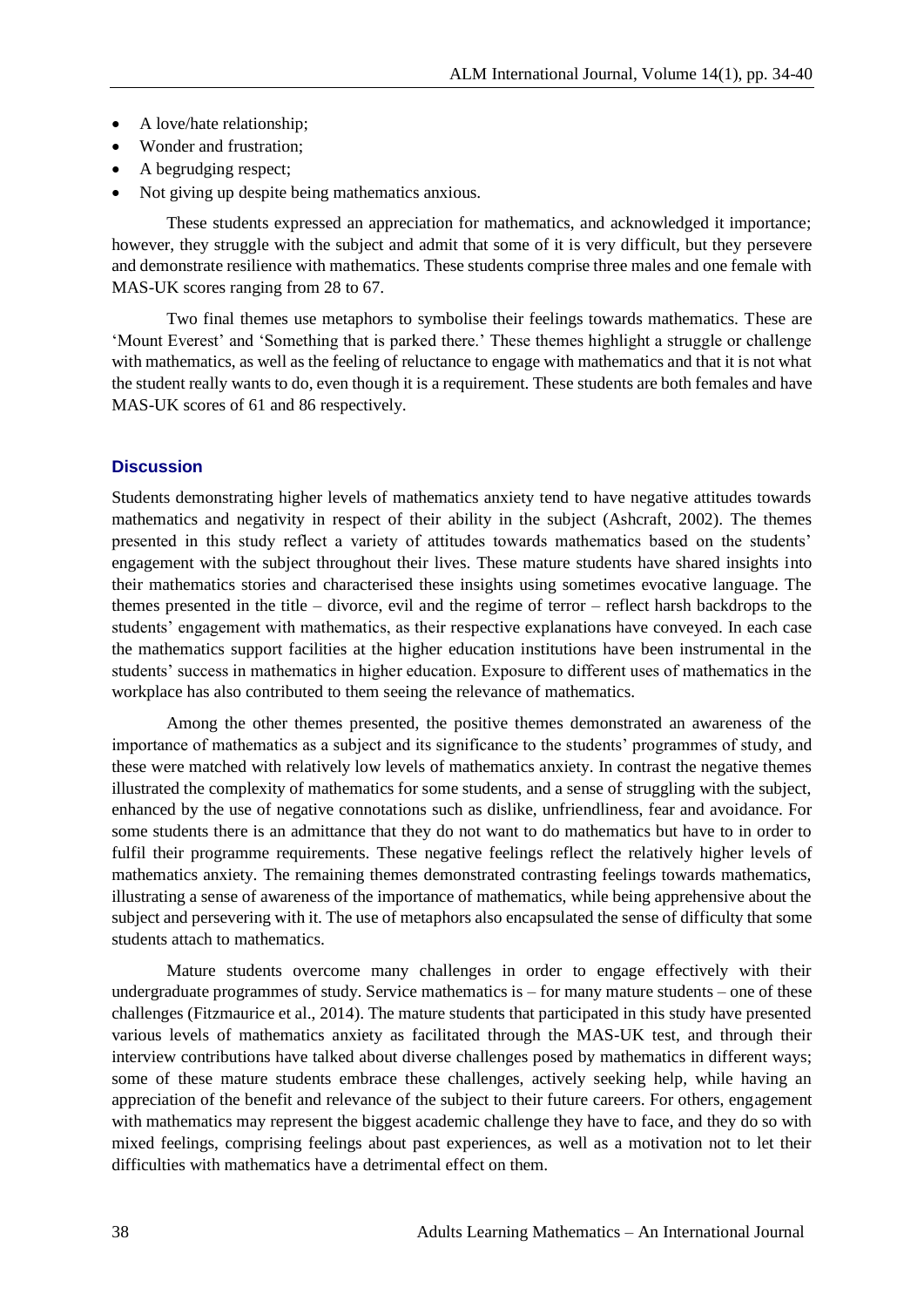## **Conclusion**

Having interviewed these twenty mature students, the researcher has been exposed to stories of how these individuals have experienced mathematics from their earliest days at school to the present day. Their mathematics life stories have emphasised the importance of those early experiences in shaping their life's engagement with mathematics, including interactions with significant people, such as teachers and parents, in respect of mathematics (Ryan & Fitzmaurice, 2017). In addition, the mathematics life stories of these mature students have heightened the awareness of the author to those issues conducive or detrimental to effective learning of mathematics. Negative experiences – sometimes stemming from a repeated lack of understanding of concepts – can impact severely on a student's confidence and self-esteem around mathematics, sometimes scarring them in respect of subsequent engagement with the subject.

Fortunately, as these students have revealed, with adequate support and coping strategies adversity towards mathematics can be tackled and overcome leading to success in mathematics (Safford-Ramus, 2008; Fitzmaurice et al., 2014); to this end the varied mathematics support services provided by higher education institutions play an important role (Lawson et al., 2003; Fitzmaurice et al., 2014) especially to those students struggling with mathematics as a consequence of mathematics anxiety. In addition, allowing students the space to talk about their – particularly negative – mathematics experiences (Tobias, 1993), can contribute to the healing process of those scars left behind from negative experiences. In this regard the mathematics life story interview serves a valuable purpose in helping mature students with any level of mathematics anxiety elicit their experiences and identify the challenges that mathematics poses to them as mature students.

#### **References**

Ashcraft, M.H. (2002). Math anxiety: Personal, educational, and cognitive consequences. *Current Directions in Psychological Science, 11*(5), 181-185. DOI: 10.1111/1467-8721.00196

Atkinson, R. (1998). *The life story interview*. Thousand Oaks: Sage.

- Bloomfield, A. & Clews, J. (1994). Mathematical voyages: The factors which influence students' involvement in mathematics. In D. Coben, (Ed.) *Proceedings of 1st Inaugural Conference of Adults Learning Mathematics* (pp. 34–35), London: Goldsmiths University.
- Brady, B. (1997). 'Shake the Dice to Start': Developing Equality of Access for Mature Students. In Morris, R. (Ed.) *Mature Students in Higher Education*, Proceedings of Conference in Athlone Regional Technical College, 29 Mar 1996.
- Briggs, M. (1994). *'Automathsbiographies' for Life Histories and Learning: Language, the self and Evaluation*, Interdisciplinary Residential Conference, University of Sussex, Brighton, UK 19-21 September 1994, 24-28.
- Chinn, S. (2017) *More trouble with maths: A Complete Manual to Identifying and Diagnosing Mathematical difficulties*. Abingdon Oxon: Routledge.
- Coben, D. & Thumpston, G. (1995). Getting Personal: Research into Adults' Maths Life Histories, *ALM-1 Proceedings*, London, sourced http://www.alm-online.net/ 21/01/2013.
- Drake, C. (2006). Turning points: Using teachers' mathematics life stories to understand the implementation of mathematics education reform. *Journal of Mathematics Teacher Education, 9*, 579-608. DOI 10.1007/s10857-006-9021-9
- Fitzmaurice, O., Mac an Bhaird, C., Ní Fhloinn, E., O'Sullivan, C. (2014). *Adult learners v traditional learners insights from a large scale survey of Mathematics Learning Support in Irish HEIs*, sourced at http://supportcentre.maths.nuim.ie/mathsnetwork 26/04/2014.
- Gill, O. & O'Donoghue, J. (2008). A Theoretical Characterisation of Service Mathematics, *11th International Congress on Mathematics Education Mexico*, sourced http://tsg.icme11.org/document/get/319 on 20/05/2013.